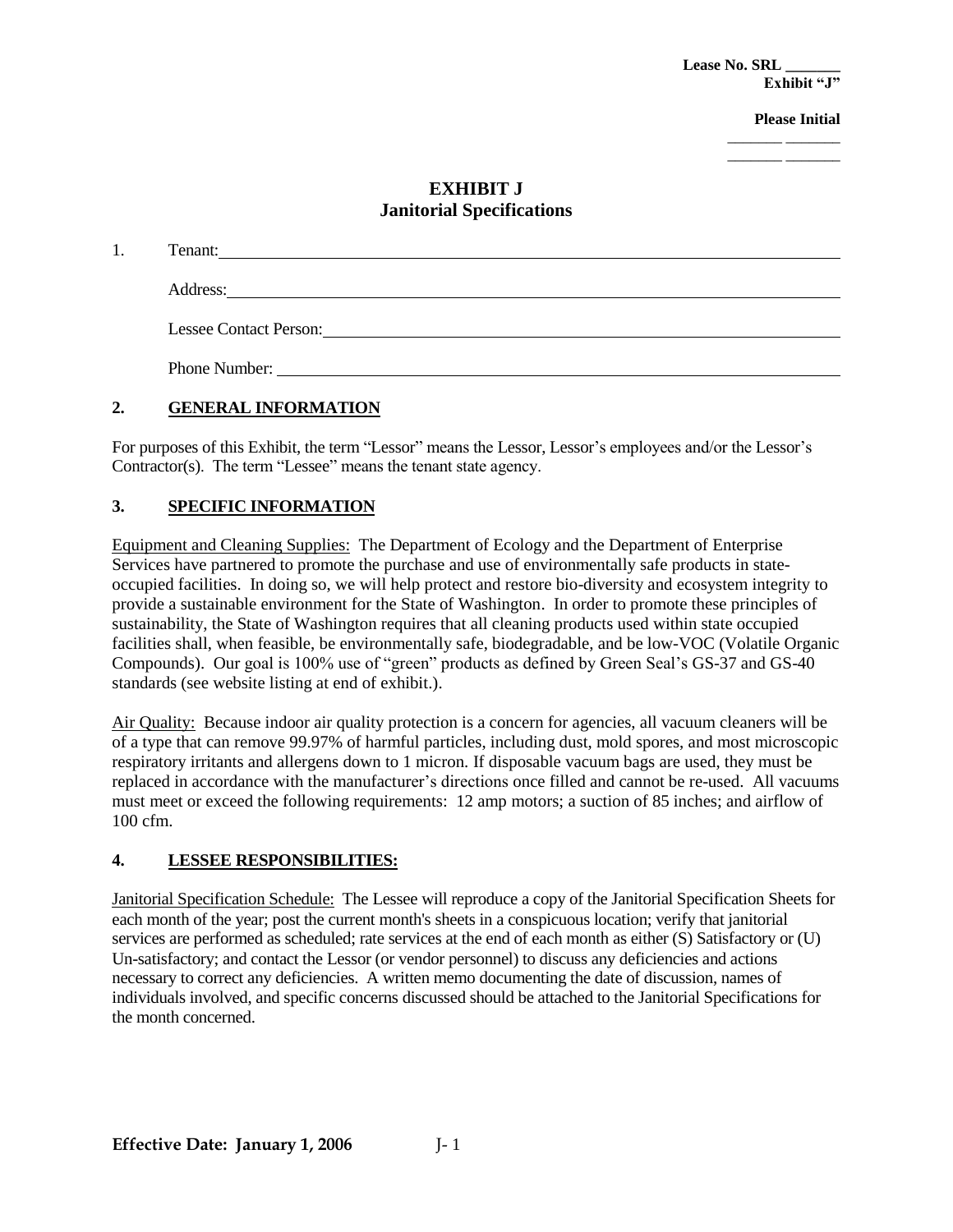Janitorial Supplies: When the lease specifies that the Lessee will provide any janitorial supplies, and unless otherwise specified in the lease, the Lessee, where feasible, will provide environmentally safe and biodegradable janitorial supplies. The Lessee will provide Material Safety Data Sheets (MSDS) to the Lessor for all janitorial supplies provided by the Lessee. The Lessor shall provide a secure storage area on the premises to secure any janitorial supplies furnished by the Lessee. No janitorial supplies furnished by the Lessee will be removed from the premises or used for any purpose but janitorial services provided to the premises.

Housekeeping: The Lessee will follow good housekeeping practices, including proper disposal of open food and drink, toner cartridges, and any other items that may attract pests, damage Lessor's property, or threaten health.

Recycling: Where recycling programs are in effect, Lessee will properly separate recycling material from trash and use the appropriate receptacles for disposal.

TO BE USED ONLY WHEN THE LESSEE PROVIDES LIGHT TUBES/BULBS: When the Lessee provides light bulbs/tubes under the terms of the lease, the Lessee will establish a lighting recycling program for spent lighting. The Office of State Procurement has a statewide convenience recycling contract for use by state agencies.

#### **5. LESSOR RESPONSIBILITIES:**

Janitorial Specification Schedule: Lessors are expected to adhere to the Janitorial Specification schedule as shown; but Lessors, with the concurrence of assigned Lessee personnel, may alter the performance schedule as long as the required performances are maintained. Lessors should also converse, on a monthly basis, with Lessee to ensure that the agency is satisfied with the service level.

Recycling and Disposal: The Lessor will establish a recycling program for spent lighting identified under Washington Administrative Code 173-303-573 (such as fluorescent tubes). The Lessor will properly dispose of all hazardous waste (such as certain lamp ballasts.)

Safety and Health: Lessor shall comply with any and all Federal, State and Local Laws, codes, ordinances or rules that apply to janitorial cleaning service operations and to health and safety in the workplace. This includes compliance with Prevailing Wage rules and environmental requirements of any appropriate jurisdiction. Safe and healthful practices shall be followed in performance of all work.

Energy and Utilities: The Lessor will require that unnecessary lights will be turned off except in areas where janitorial work is in progress and will be turned off upon completion of work. Safety lighting and code requirements may dictate that certain lighting be on at all times. To conserve energy, exterior doors and windows will not be opened unless necessary to perform janitorial work. Water supplies will be turned off except when needed and will not be left running unattended. Doors and windows will be closed and locked prior to janitorial staff departing the premises.

Hours of Work: Janitor services, except exterior work and work done on Saturdays, Sundays, and Holidays, shall be performed to completion only between the hours of 5:30 P.M. and 6 A.M. unless otherwise specified in writing between the Lessor and the Lessee, or, if circumstances warrant a temporary change, unless pre-approved by the designated Lessee contact(s). If normal scheduled services fall on a holiday, the services will be performed the following work night. On request, a responsible representative of the Lessor shall make himself/herself available during office hours for joint inspection of the premises, consultation and/or receipt of instructions.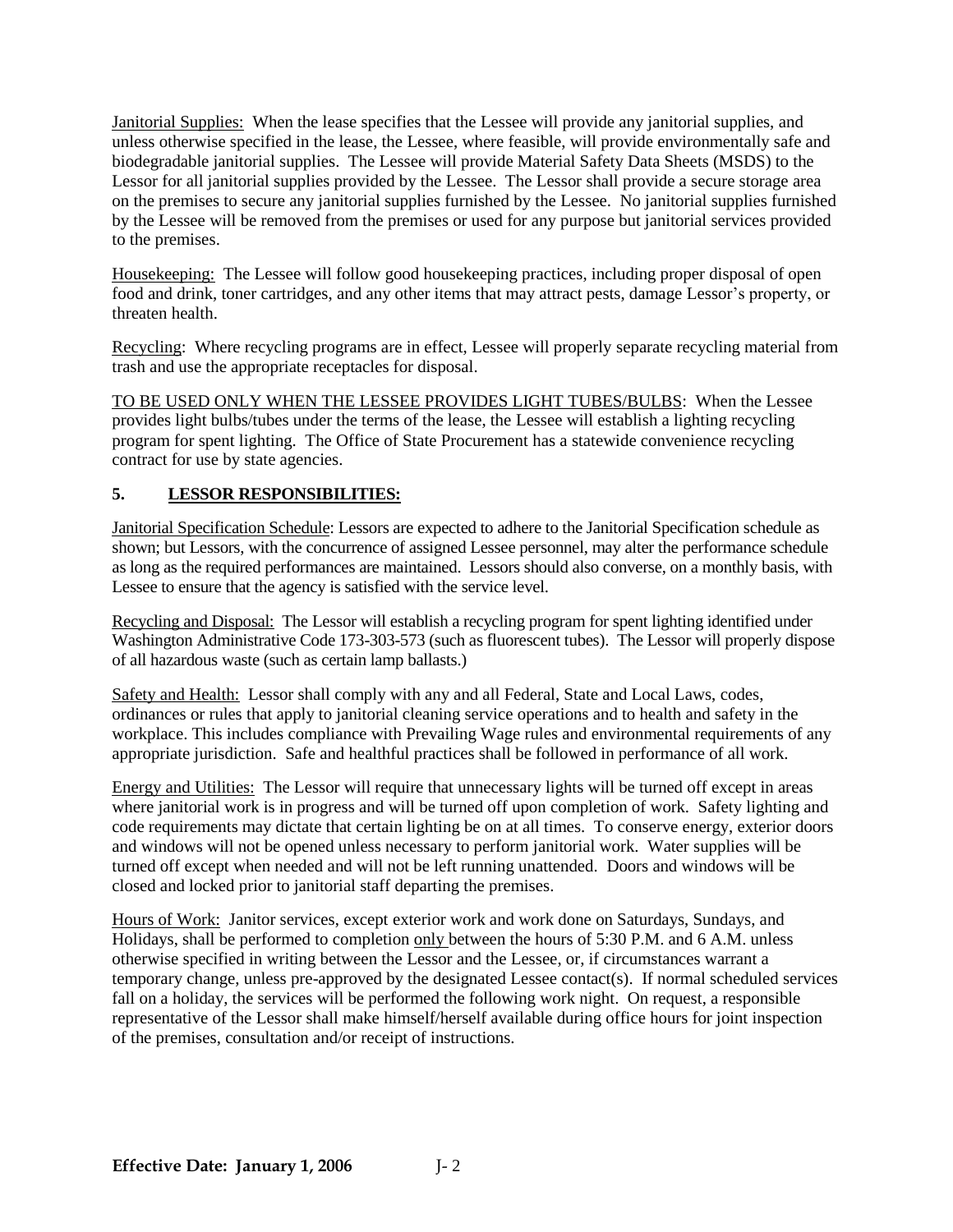Tools, equipment and supplies: Unless otherwise provided in the lease, the Lessor shall supply all necessary tools, equipment, and waxes, strippers, cleaners, brooms, mops, buckets, buffers and all other tools and supplies for the provision of janitorial services. Equipment must be professional/commercial grade and materials shall be first quality, shall give good service and shall give results satisfactory to the Lessee. The State encourages janitorial services to use micro fiber cleaning cloths, dust mops and wet mops. These tools often provide added cleaning power, collecting dirt and dust rather than just pushing it around. They can be washed and reused many times and reduce cleaning time. Micro fiber may also pick up bacteria where larger fibers cannot.

The Lessor will supply current Material Safety Data Sheets (MSDS) for all janitorial supplies supplied by the Lessor. An MSDS will be provided before each new product is introduced. At lease inception and at least annually thereafter, the Lessor will provide the Lessee an updated set of MSDS sheets used by janitorial staff. Where feasible, all cleaning supplies used within state facilities shall be environmentally safe. Only environmentally safe, biodegradable and low-VOC cleaning supplies approved by the Lessee shall be used.

The State strongly recommends that the total number of cleaning supplies/chemicals be restricted to as few products as possible. The State, for example, requires hot water extraction methods for cleaning carpets, provided this method will not void warranties. Many environmentally safe products are suitable for a number of different cleaning needs. A smaller number of chemicals reduces the possibility of workers being exposed by possible harmful interactions of different chemicals, reduces the amount of chemical inventory on site, simplifies training of janitorial workers, and simplifies purchasing of janitorial supplies.

The Lessor will maintain neat and clean janitorial closets. This improves safety, makes inventory easier, helps eliminate old products no longer used and reduces the chances of unsafe product interactions.

All janitorial cleaning supplies and/or chemicals to be used and/or stored on the premises must be preapproved for use by the Lessee's designated contact.

Lessee Information and Equipment: The Lessor shall prohibit janitorial service providers from moving and reading papers on desks, opening desk drawers and cabinets, and using telephones and office equipment provided for official business. The Lessor shall prohibit children and non-employees from being on the premises during the time janitorial services are being performed.

Security: Refer to "Security" in lease.

Lessor Performance: All work is to be performed completely and in a professional manner to the satisfaction of the Lessee. The Lessor will perform janitorial services in accordance with the specifications in the charts below. The Lessor will provide performance report forms at least monthly for the Lessee to complete. Lessee will provide Lessor a copy of completed reports.

#### **6. CONFLICTS:**

The Lessee and the Lessor should contact each other as soon as possible when janitorial service issues arise and jointly agree on resolutions. If janitorial services issues cannot be resolved, the Lessor and/or the Lessee should contact the Department of Enterprise Services's office of Real Estate Services.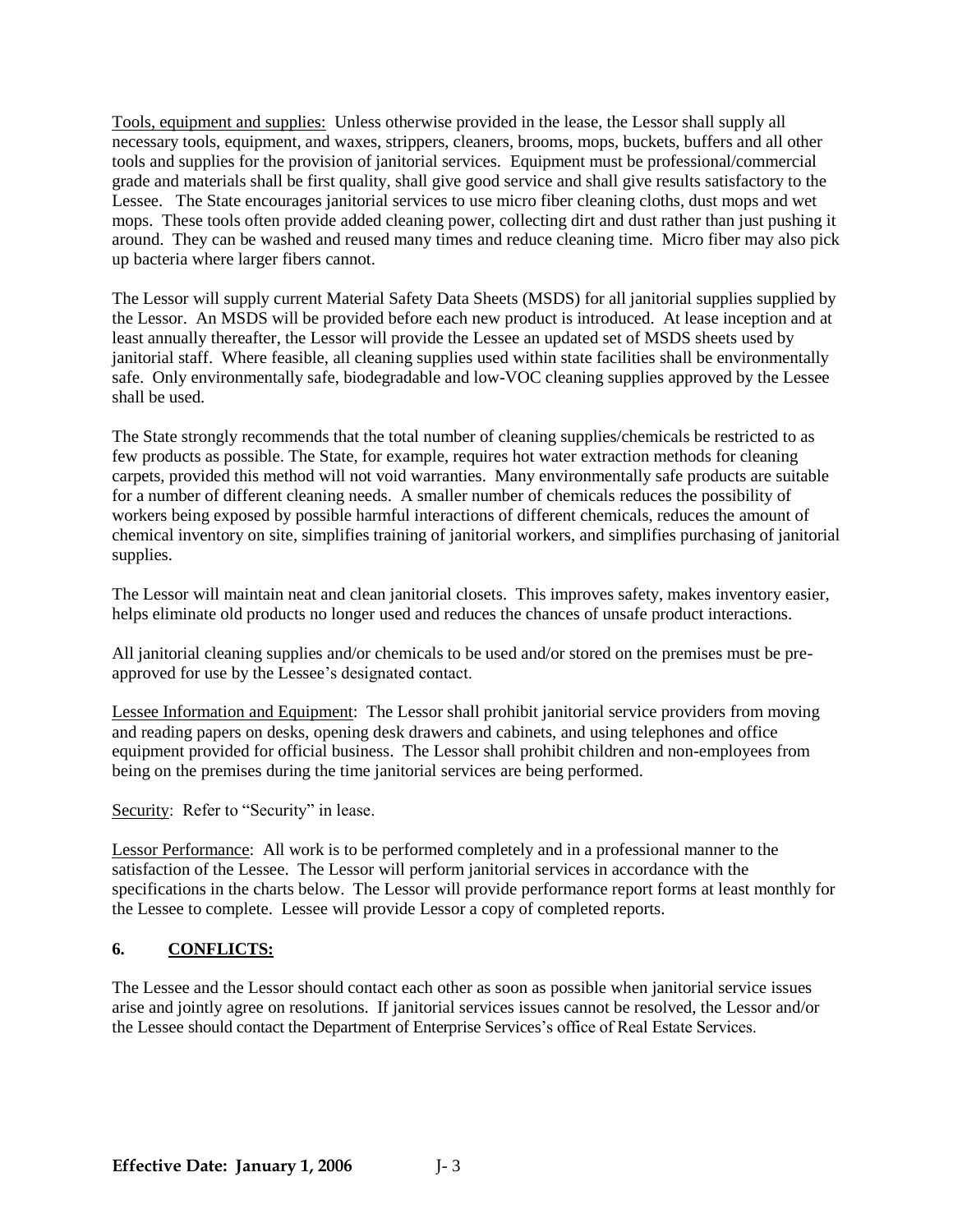#### 7. **HELPFUL RESOURCES**:

Governor's Executive Order 02-03: Sustainable Practices by State Agencies [http://www.governor.wa.gov/actions/orders/eoarchive/eo\\_02-03.htm](http://www.governor.wa.gov/actions/orders/eoarchive/eo_02-03.htm)

Enterprise Services's The Environmentally Preferable Purchasing Reference Guide: <http://www.des.wa.gov/pca/Forms/EPP-Manual.doc>

Environmental Protection Agency's Guidance on Environmentally Preferable Purchasing <http://www.epa.gov/opptintr/epp/guidance/fanalguidance.htm#GuidingPrinciple1>

State of California's Environmentally Preferable Products Database [http://www.eppbuildingproducts.org](http://www.eppbuildingproducts.org/)

Green Seal's Product Recommendations <http://www.greenseal.org/recommendations.htm#product>

Pennsylvania's Green Building Operations and Maintenance Manual <http://www.dgs.state.pa.us/dgs/cwp/view.asp?a=3&q=118184>

Governor's Executive Order 05-01: Establishing Sustainability and Efficiency Goals for State Operations. <http://www.governor.wa.gov/actions/orders/eoarchive/eo05-01.htm>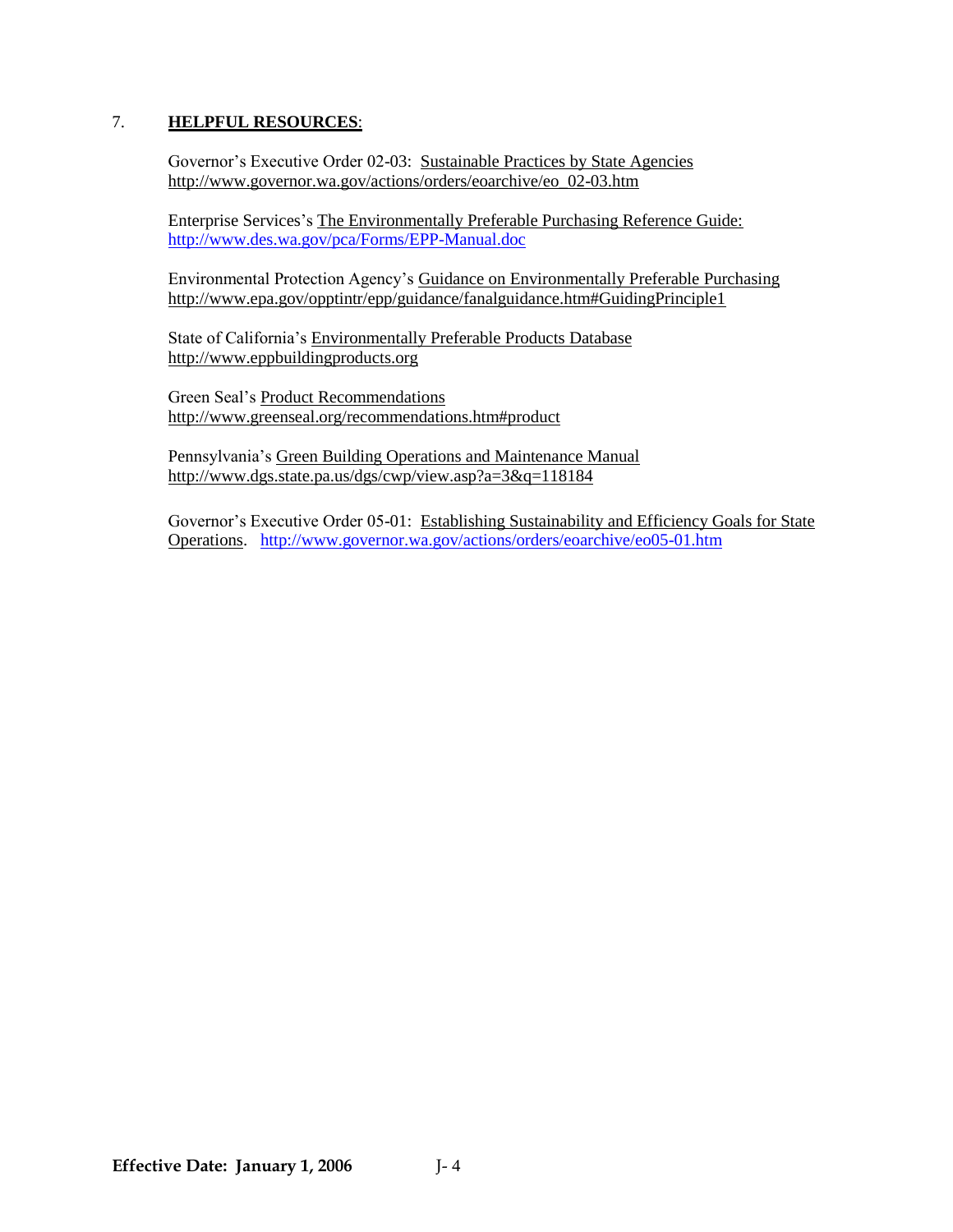## **Exhibit J: Janitorial Specifications**

| $Day(s)$ or month(s)<br>job to be performed | Maximum<br>performance<br>allowed | Performance<br>rating:<br>Satisfactory/<br>Unsatisfactory |
|---------------------------------------------|-----------------------------------|-----------------------------------------------------------|
|                                             |                                   |                                                           |

### Month of: \_\_\_\_\_\_\_\_\_\_\_\_\_\_\_\_\_\_\_\_\_\_\_\_\_\_\_\_\_\_\_\_\_\_\_\_\_

| 1. Spot vacuum all carpeted areas and rugs.                       | 1. Daily, as needed     | 5 X WEEK          |                | S U            |
|-------------------------------------------------------------------|-------------------------|-------------------|----------------|----------------|
| 2. Spot dust mop all uncarpeted floors.                           | 2. Daily, as needed     | 5 X WEEK          | S              | $\mathbf{U}$   |
| 3. Detail Vacuum or dust mop all uncarpeted floors.               | 3. Per Schedule         |                   |                |                |
| Vacuuming is to be done using appropriate floor tool.             |                         |                   |                |                |
| If dust mopping, use clean, treated dust mop or                   |                         |                   |                |                |
| untreated micro fiber mop.<br>A. Reception, entrance, lobby areas | <b>Per Schedule</b>     | 5 X WEEK          | ${\bf S}$      | U              |
| B. General office area                                            | <b>Per Schedule</b>     | 3 X WEEK          | S              | $\mathbf U$    |
| C. Lunchroom/coffee room area.                                    | <b>Per Schedule</b>     | 3 X WEEK          | S              | $\mathbf{U}$   |
| D. Restroom areas See specification #19                           |                         |                   |                |                |
| E. Supply/mailroom area                                           | <b>Per Schedule</b>     | 1 X WEEK          | S              | U              |
| F. Stairway/                                                      | <b>Per Schedule</b>     | 1 X WEEK          | S              | $\mathbf U$    |
| G. Hall area                                                      | Daily as needed         | 5 X WEEK          | $\overline{S}$ | $\mathbf{U}$   |
| G. Other                                                          | <b>To Be Determined</b> | TBD               |                |                |
|                                                                   |                         |                   |                |                |
| 4. Detail vacuum all carpeted areas and rugs                      | $\overline{4}$ .        |                   |                |                |
| A. Reception, entrance, lobby areas                               | <b>Per Schedule</b>     | 3 X WEEK          | ${\bf S}$      | $\mathbf U$    |
| B. General office area                                            | <b>Per Schedule</b>     | <b>1-2 X WEEK</b> | S              | $\mathbf{U}$   |
| C. Lunchroom/coffee room area                                     | <b>Per Schedule</b>     | 5 X WEEK          | S              | $\mathbf U$    |
| D. Supply/mailroom area                                           | <b>Per Schedule</b>     | 1 X WEEK          | S              | $\mathbf U$    |
| E. Stairway/hall area                                             | <b>Per Schedule</b>     | 2 X WEEK          | S              | $\overline{U}$ |
| F. Other                                                          | <b>To Be Determined</b> | <b>TBD</b>        |                |                |
| 5. Strip, seal and wax all tiled floors                           | 5. Annually             | 1 X YEAR          |                |                |
| A. Reception, entrance, lobby areas                               | <b>Per Schedule</b>     | Or more           | ${\bf S}$      | $\mathbf U$    |
| B. General office area                                            | <b>Per Schedule</b>     | often, as         | S              | U              |
| C. Lunchroom/coffee room area                                     | <b>Per Schedule</b>     | needed,           | ${\bf S}$      | U              |
| D. Restroom areas (employee/public)                               | <b>Per Schedule</b>     | based on          | S              | $\mathbf U$    |
| E. Supply/mailroom area                                           | <b>Per Schedule</b>     | performance       | S              | $\mathbf U$    |
| F. Stairway/hall area                                             | <b>Per Schedule</b>     | ratings.          | S              | U              |
| G. Other                                                          | <b>To Be Determined</b> | <b>TBD</b>        | S              | U              |
| 6. Machine scrub and top coat tiled floors                        | 6. Per Schedule         | 2 X YEAR          | ${\bf S}$      | U              |
| A. Reception, entrance, lobby areas                               | <b>Per Schedule</b>     | 2 X YEAR          | S              | U              |
| B. General office area                                            | <b>Per Schedule</b>     | 2 X YEAR          | S              | $\mathbf{U}$   |
| C. Lunchroom/coffee room area                                     | <b>Per Schedule</b>     | 2 X YEAR          | S              | $\mathbf U$    |
| D. Restroom areas (employee/public)                               | <b>Per Schedule</b>     | 2 X YEAR          | ${\bf S}$      | $\mathbf U$    |
| E. Supply/mailroom area                                           | <b>Per Schedule</b>     | 1 X YEAR          | S              | U              |
| F. Stairway/hall area                                             | <b>Per Schedule</b>     | 2 X YEAR          | S              | $\mathbf U$    |
| G. Other                                                          | <b>To Be Determined</b> | <b>TBD</b>        | S              | U              |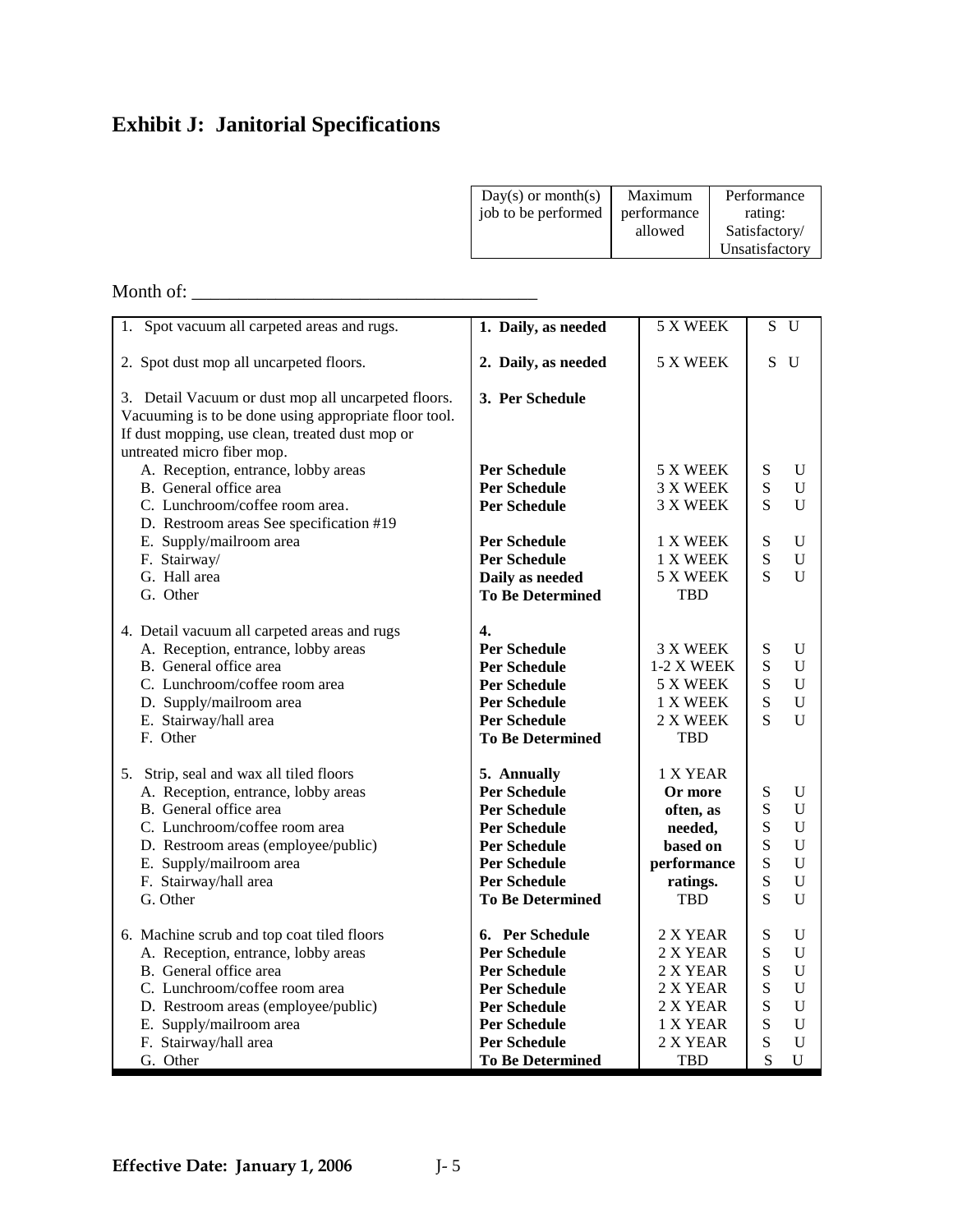|                                                                                                                                                                                        | $Day(s)$ or month $(s)$<br>job to be performed                                                                                                    | Maximum<br>performance<br>allowed                               |  | Performance<br>rating:<br>Satisfactory/<br>Unsatisfactory          |                                                                              |  |
|----------------------------------------------------------------------------------------------------------------------------------------------------------------------------------------|---------------------------------------------------------------------------------------------------------------------------------------------------|-----------------------------------------------------------------|--|--------------------------------------------------------------------|------------------------------------------------------------------------------|--|
| Month of:                                                                                                                                                                              |                                                                                                                                                   |                                                                 |  |                                                                    |                                                                              |  |
| 7. Maintain elevator floors using procedures for tile                                                                                                                                  | 7. As Above                                                                                                                                       | As Above                                                        |  | ${\bf S}$                                                          | $\mathbf U$                                                                  |  |
| or carpeted floors as applicable.<br>Clean door grooves in elevators<br>$\bullet$                                                                                                      | <b>Per Schedule</b>                                                                                                                               | 1X MONTH                                                        |  | S                                                                  | U                                                                            |  |
| 8. Spot vacuum and/or wet mop carpet or rubber<br>mats and runners                                                                                                                     | 6. Daily as needed                                                                                                                                | 5 X Week                                                        |  | S                                                                  | $\mathbf U$                                                                  |  |
| 9. Spot damp mop all tiled floors                                                                                                                                                      | 9. Daily, as needed                                                                                                                               | 5 X WEEK                                                        |  | S                                                                  | U                                                                            |  |
| 10. Mop tiled floors<br>A. Reception, entrance, lobby areas<br>B. General office area<br>C. Lunchroom/coffee room area<br>D. Supply/mailroom area<br>E. Stairway/hall area<br>F. Other | 10.<br><b>Per Schedule</b><br><b>Per Schedule</b><br><b>Per Schedule</b><br><b>Per Schedule</b><br><b>Per Schedule</b><br><b>To Be Determined</b> | 2 X WEEK<br>1 X WEEK<br>2 X WEEK<br>1 X WEEK<br>1 X WEEK<br>TBD |  | ${\bf S}$<br>${\bf S}$<br>${\bf S}$<br>${\bf S}$<br>${\bf S}$<br>S | U<br>$\mathbf U$<br>$\mathbf U$<br>$\mathbf U$<br>$\mathbf U$<br>$\mathbf U$ |  |
| 11. Dust all cleared horizontal surfaces within reach<br>(Contractor to provide Lessee with a schedule of areas<br>to be detail dusted)                                                | 11. Per Schedule                                                                                                                                  | 1 X WEEK                                                        |  | S                                                                  | U                                                                            |  |
| 12. Dust all high ledges, including picture frames that<br>require a ladder to reach                                                                                                   | 12. Per Schedule                                                                                                                                  | <b>4 X YEAR</b>                                                 |  | S                                                                  | $\mathbf U$                                                                  |  |
| 13. Spot clean finger marks, smudges, etc. from glass<br>doors, glass partitions, wooden/metal doors, trim, light<br>switches, walls, woodwork, etc.                                   | 13. Daily as needed                                                                                                                               | 5 X WEEK                                                        |  | S                                                                  | U                                                                            |  |
| 14. Vacuum cloth-covered chairs and couches.                                                                                                                                           | 14. Per Schedule                                                                                                                                  | 2-X YEAR                                                        |  | ${\bf S}$                                                          | U                                                                            |  |
| 15. Clean all plastic or vinyl covered furniture such as<br>chairs and couches.                                                                                                        | 15. Per Schedule                                                                                                                                  | 2 X YEAR                                                        |  | S                                                                  | U                                                                            |  |
| 16. Dust both horizontal and vertical Venetian blinds.                                                                                                                                 | 16. Per Schedule                                                                                                                                  | 2 X YEAR                                                        |  | S                                                                  | $\mathbf U$                                                                  |  |
| 17. Dust/clean all light fixtures and ceiling vents.                                                                                                                                   | 17. Per Schedule                                                                                                                                  | 1 X YEAR                                                        |  | S                                                                  | $\mathbf U$                                                                  |  |
| 18. Empty all waste receptacles and deposit in outside<br>garbage cans/bins.                                                                                                           | 18. Daily                                                                                                                                         | 5 X WEEK                                                        |  | ${\bf S}$                                                          | $\mathbf U$                                                                  |  |
| 19. Empty recycling containers (if tenant has program)                                                                                                                                 | 19. Per Schedule                                                                                                                                  | 1 X WEEK                                                        |  | $\mathbf S$                                                        | $\mathbf U$                                                                  |  |

## **Exhibit J: Janitorial Specifications**